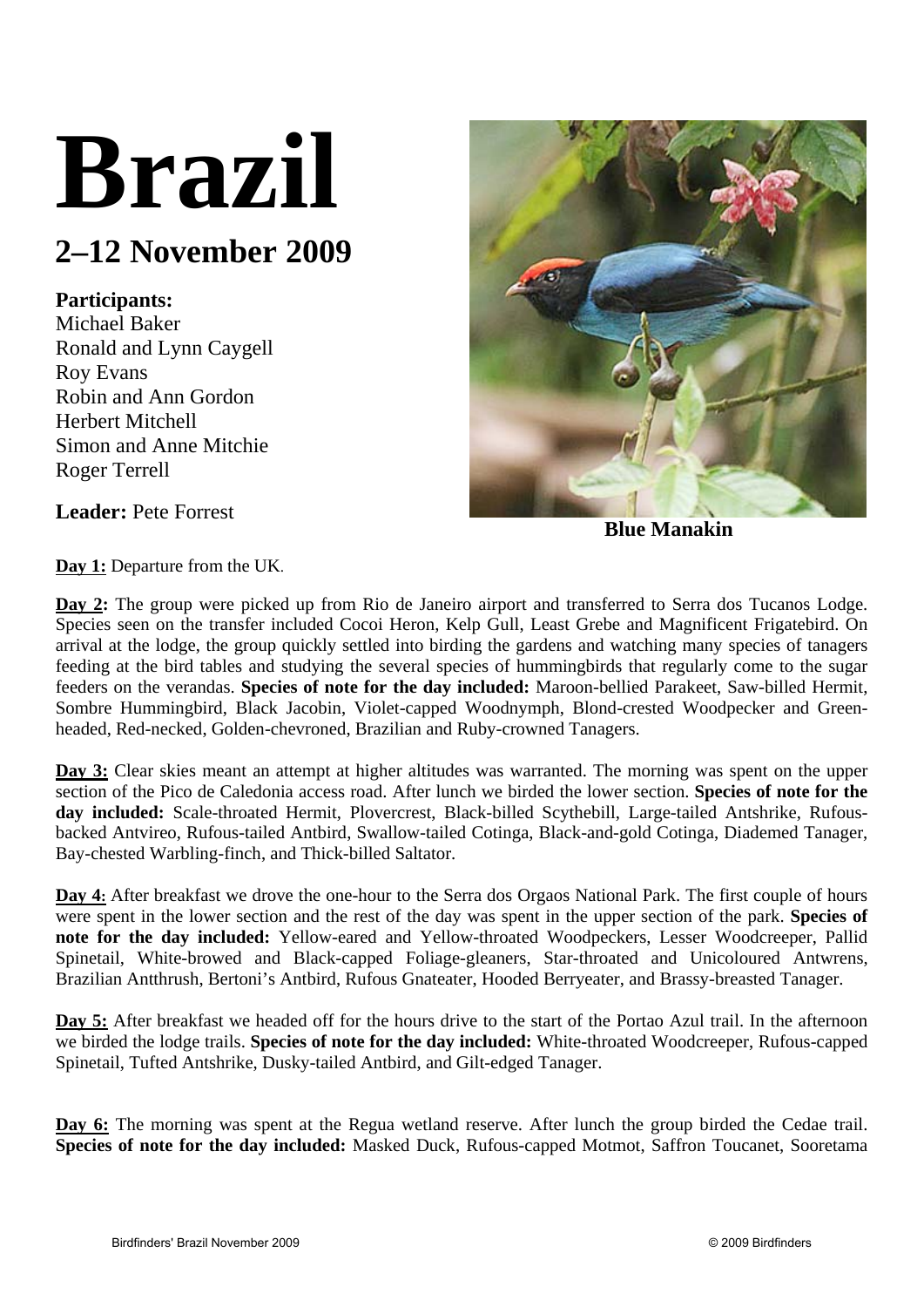Slaty-antshrike, White-flanked Antwren, Thrush-like Woodcreeper, Pale-browed Treehunter, and Olive-green Tanager.

**Day 7:** The day was spent birding the lodge trails and garden. **Species of note for the day included:** Scaled Woodcreeper, Ferruginous Antbird, Black-cheeked Gnateater, Pin-tailed Manakin, Eye-ringed Tody-tyrant, and Grey-hooded flycatcher.

**Day 8:** After breakfast we drove the 20 minutes to the start of the Theodora trail. After lunch we birded along the Macae de Cima trail. **Species of note for the day included:** Mantled Hawk, Red-eyed Thornbird, Barethroated Bellbird, and Shear-tailed Grey-tyrant.

**Day 9:** Without doubt the Three-toed Jacamar is one of the target species of the whole week. We departed early for an hours drive to where the days birding began. **Species of note for the day included:** Red-legged Seriema Blackish Rail, Slaty-breasted Wood-rail, Three-toed Jacamar, White-eared Puffbird, Streamer-tailed Tyrant, Firewood-gatherer and Half-collared Sparrow.

**Day 10:** The group spent the morning around the lodge before departing back to Rio for their flight home at 14.00. **Species of note for the day included:** Spot-billed Toucanet, Scaled Antbird

**Day 10:** Arrival back in the UK at the end of the tour.

**During the groups stay we had a combined total of 253 species seen with a further 10 heard. A total of 78 Atlantic forest endemics were seen.** 

**Pete Forrest Serra dos Tucanos Lodge** 

#### **FULL SPECIES LIST**

**Species in bold with a \* are endemic to the Atlantic rain forest.** 

**\* SOLITARY TINAMOU** (*Tinamus solitarius*) – One at the lodge on the  $6<sup>th</sup>$ .

**BROWN TINAMOU** *(Crypturellus obsoletus) –* Heard only.

**LEAST GREBE** *(Tachybaptus dominicus)* – Up to three daily on three dates.

**PIED-BILLED GREBE** *(Podilymbus podiceps)* – One at the wetland reserve on the  $7<sup>th</sup>$ .

**NEOTROPIC CORMORANT** *(Phalacrocorax brasilianus) –* Several recorded on the journey up from Rio on the 3rd.

**MAGNIFICENT FRIGATEBIRD** *(Fregata magnificens)* – Several were recorded from the Rio – Niteroi bridge on the 3rd.

**COCOI HERON** (*Ardea cocoi*) – Several recorded on the journey up from Rio on the  $3<sup>rd</sup>$ .

**GREAT EGRET** *(Ardea alba)* – Seen in most wet areas along the roadside when on excursions.

**SNOWY EGRET** *(Egretta thula)* – Several recorded on the journey up from Rio and also two were seen at the wetland reserve.

**CATTLE EGRET** *(Bubulcus ibis) –* Seen commonly in any suitable habitat.

**STRIATED HERON** *(Butorides striatus)* – Ones or twos recorded on four dates.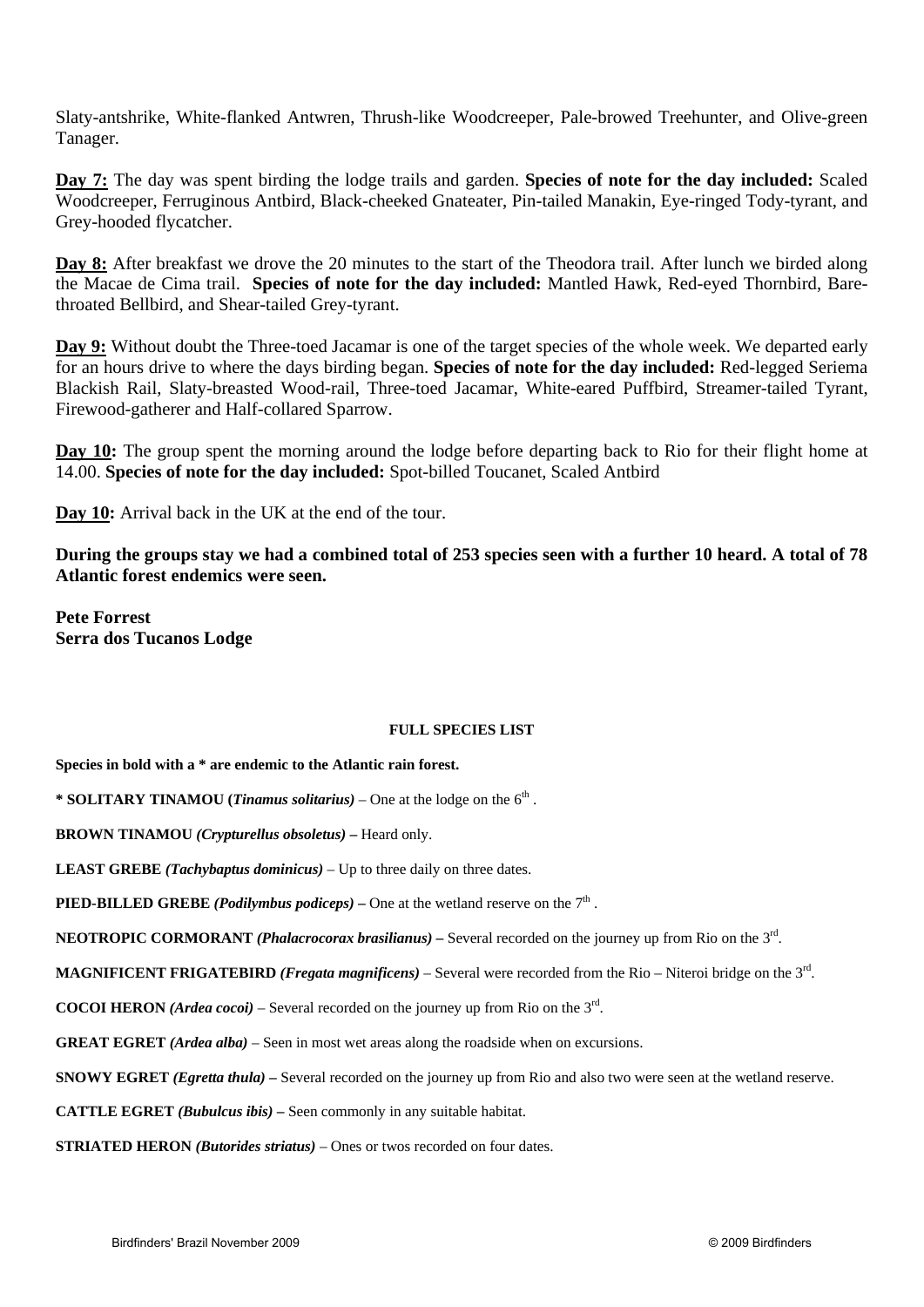**WHISTLING HERON** *(Syrigma sibilatrix)* – One on the Jacamar excursion on the  $10<sup>th</sup>$ .

**WHITE-FACED WHISTLING-DUCK** *(Dendrocygna viduata) –* Four on the drive up from Rio and four at the wetland reserve.

**BRAZILIAN TEAL** *(Amazonetta braziliensis)* – Up to six daily on three dates.

**MASKED DUCK** *(Nomonyx dominica)* – Four at the wetland reserve on the  $7<sup>th</sup>$ .

**BLACK VULTURE** *(Coragyps atratus)* – Seen daily, common.

**TURKEY VULTURE** *(Cathartes aura)* – Seen almost daily, common.

**LESSER YELLOW-HEADED VULTURE** *(Cathartes burrovianus) –* Seen almost daily, common.

**GREY-HEADED KITE** *(Leptodon cayanensis)* – Ones or twos recorded on three dates.

**RUFOUS-THIGHED KITE** *(Harpagus diodon)* – Singles on the Macae de Cima and Theodora excursions.

**PLUMBEOUS KITE** *(Ictinia plumbea) –* Singles at the Portao Azul and on the Jacamar excursion.

**SAVANNA HAWK (***Heterospizias meridionalis)* – Recorded in small numbers on most excursions.

**ROADSIDE HAWK (***Buteo magnirostris)* – Recorded almost daily in small numbers.

**WHITE-TAILED HAWK** *(Buteo albicaudatus)* – One on the high altitude and four Jacamar on the excursions.

**SHORT-TAILED HAWK** *(Buteo brachyurus)* – A single on the Macae de Cima excursion on the 9<sup>th</sup>.

**\* MANTLED HAWK** *(Leucopternis polionota)* – A single on the Macae de Cima excursion on the 9th .

**BLACK-AND-WHITE HAWK-EAGLE** *(Spizastur melanoleucus)* – One at the lodge on the  $3<sup>rd</sup>$ .

**SOUTHERN CARACARA** *(Caracara plancus)* – Recorded almost daily from suitable habitats.

**YELLOW-HEADED CARACARA** *(Milvago chimachima)* – Recorded almost daily from suitable habitats.

**AMERICAN KESTREL** *(Falco sparverius)* – One on the Jacamar excursion on the  $10<sup>th</sup>$ .

**APLOMADO FALCON** *(Falco femoralis)* – Two on the high altitude excursion on the  $4<sup>th</sup>$ .

**DUSKY-LEGGED GUAN** *(Penelope obscura)* – One at the Portao Azul on the  $6<sup>th</sup>$ .

**\* SLATY-BREASTED WOOD-RAIL** *(Aramides saracura)* **–** Seen on several dates at the lodge and also one was seen on the Jacamar excursion.

**BLACKISH RAIL** *(Pardirallus nigricans)* – Two on the Jacamar excursion on the  $10<sup>th</sup>$ .

**RED-LEGGED SERIEMA** *(Cariama cristata)* – One on the Jacamar excursion on the  $10<sup>th</sup>$ .

**PURPLE GALLINULE** *(Porphyrio martinica)* – Seen at the wetland reserve and on the Jacamar excursion.

**COMMON MOORHEN** *(Gallinula chloropus)* – Seen at the wetland reserve and on the Jacamar excursion.

**WATTLED JACANA** *(Jacana jacana)* – Recorded almost daily in suitable habitats.

 **SOUTHERN LAPWING** *(Vanellus chilensis)* – Recorded almost daily in suitable habitats.

**KELP GULL** *(Larus dominicanus)* – Small numbers were recorded on the journey from Rio.

**PICAZURO PIGEON** *(Patagionas picazuro)* – Small numbers recorded most days.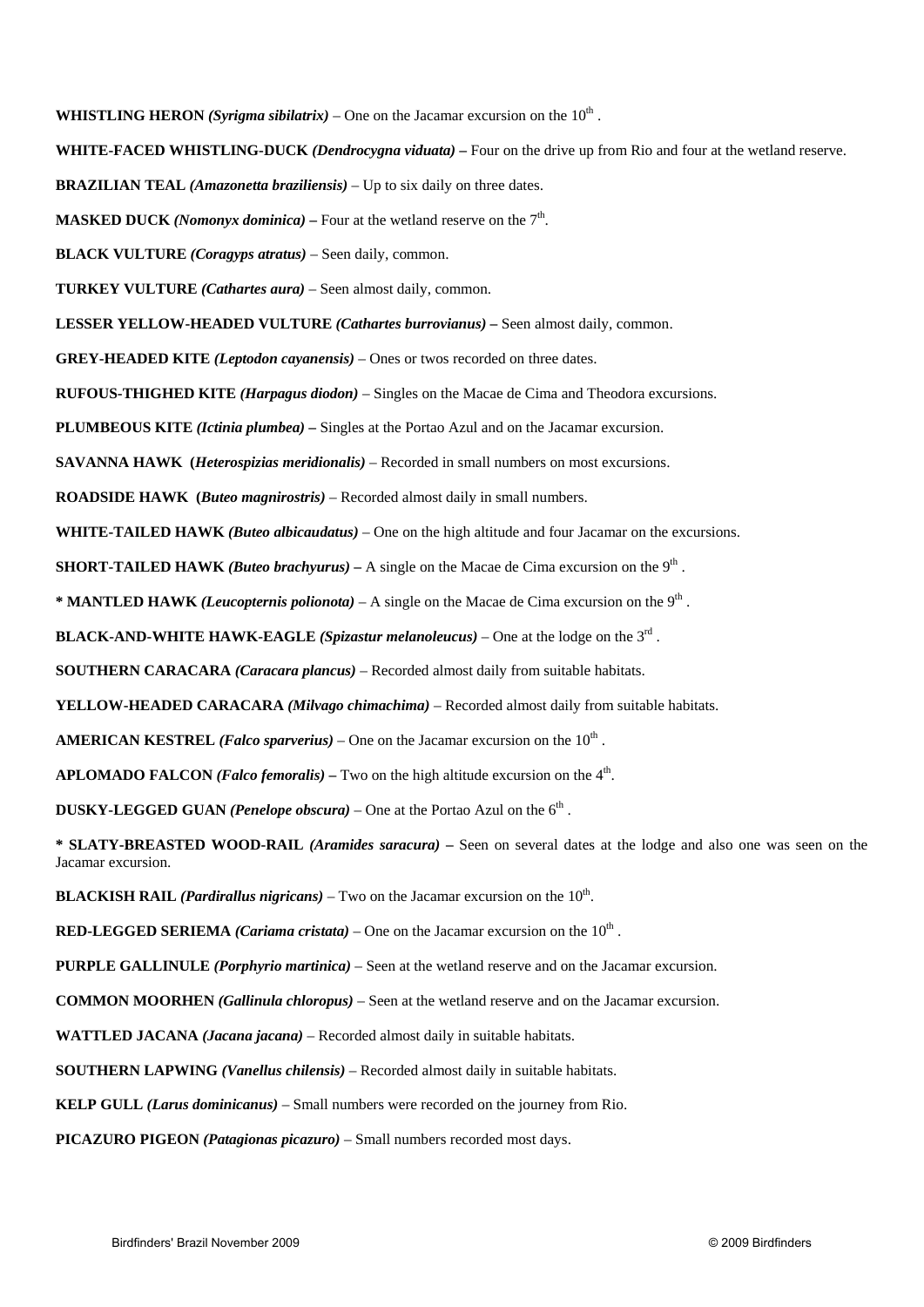**PALE-VENTED PIGEON** *(Patagionas cayennensis)* – Four on the Jacamar excursion on the 10<sup>th</sup>.

**RUDDY GROUND-DOVE** *(Columbina talpacoti)* – Seen in small numbers almost daily.

**WHITE-TIPPED DOVE** *(Leptotila verreauxi)* – Heard only, at the wetland reserve on the  $7<sup>th</sup>$ .

**GREY-FRONTED DOVE** *(Leptotila rufaxilla)* – Singles on four dates.

**BLUE-WINGED MACAW** *(Ara maracana)* – Six on the Jacamar excursion on the  $10<sup>th</sup>$ .

**WHITE-EYED PARAKEET** *(Aratinga leucophthalmus)* – Flocks of up to thirty birds on three dates.

**\* MAROON-BELLIED PARAKEET** *(Pyrrhura frontalis)* **–** Small numbers recorded in the lodge gardens daily. Also seen on several of the excursions.

**\* PLAIN PARAKEET** *(Brotogeris tirica) –* Small numbers recorded in the lodge gardens almost daily.

**BLUE-WINGED PARROTLET** *(Forpus crassirostris)* – A single at the lodge on the  $8<sup>th</sup>$  and one on the Jacamar excursion on the  $10^{th}$ .

**SCALY-HEADED PARROT** *(Pionus maximiliani)* – Recorded within the lodge grounds on several occasions, also on several of the excursions.

**\* BLUE-BELLIED PARROT** *(Triclaria malachitacea)* – Heard only, at the lodge on the 8th.

**SQUIRREL CUCKOO** *(Piaya cayana)* – One or two birds were recorded almost daily.

**SMOOTH-BILLED ANI** *(Crotophaga ani)* – Seen commonly in any suitable habitat.

**GUIRA CUCKOO** *(Guira guira)* – Seen commonly in any suitable habitat.

**TROPICAL SCREECH-OWL** *(Otus choliba)* – One at the wetland reserve on the  $7<sup>th</sup>$ .

**BURROWING OWL** *(Athene cunicularia)* – Pairs at their nests on the high altitude and Jacamar excursions.

**WHITE-COLLARED SWIFT** *(Stretoprocne zonaris)* – Groups of up to three hundred birds recorded daily.

**GREY-RUMPED SWIFT** *(Chaetura cinereiventris)* – Birds going to roost were seen on several dates at the lodge.

**\* SAW-BILLED HERMIT** *(Ramphodon naevius)* **–** Recorded almost daily around the lodge.

**\* SCALE-THROATED HERMIT** *(Phaethornis eurynome***) –** Singles on the National Park and high altitude excursions and seven on the Theodora trail.

**PLANALTO HERMIT** *(Phaethornis pretrei)* – Two on the Jacamar excursion on the  $10<sup>th</sup>$ .

**\* BLACK JACOBIN** *(Melanotrochilus fuscus)* **–** Seen daily around the lodge and on several of the excursions.

**\* PLOVERCREST** *(Stephanoxis lalandi)* **–** Three on the high altitude excursion and one on the Theodora trail.

**GLITTERING-BELLIED EMERALD** *(Chlorostilbon aureoventris)* – Three on the Jacamar excursion on the 10<sup>th</sup>.

**\* VIOLET-CAPPED WOODNYMPH** *(Thalurania glaucopis)* **–** Seen daily around the lodge and on several of the excursions.

**WHITE-CHINNED SAPPHIRE** *(Hylocharis cyanus)* – One at the wetland reserve on the  $7<sup>th</sup>$ .

**\* WHITE-THROATED HUMMINGBIRD** *(Leucochloris albicollis) –* Singles on the high altitude and Theodora trails.

**SAPPHIRE-SPANGLED EMERALD** *(Polyerata lacteal)* – One on the Jacamar excursion on the  $10<sup>th</sup>$ .

**\* SOMBRE HUMMINGBIRD** *(Campylopterus cirrhochloris)* **–** Recorded daily at the lodge.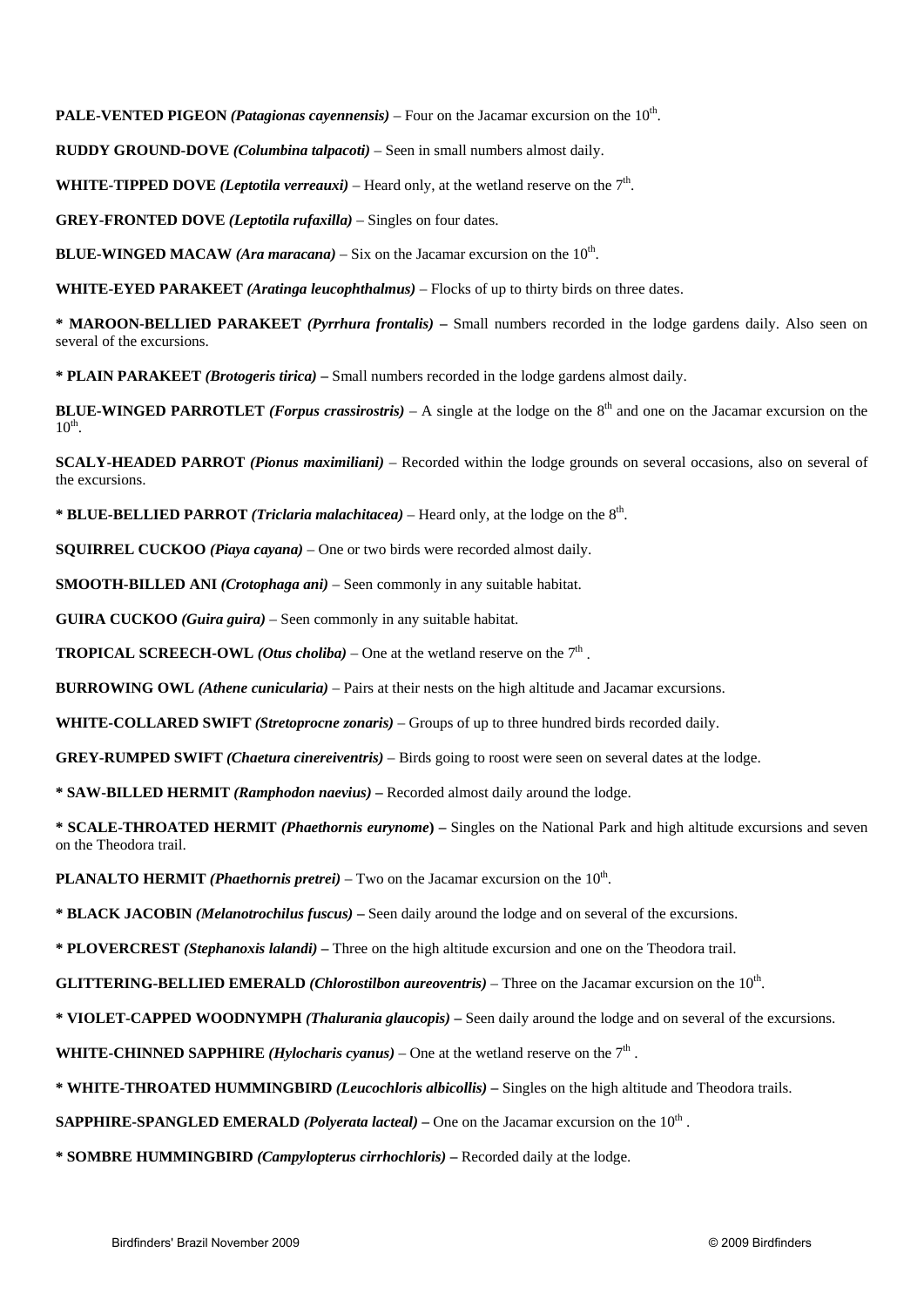**\* BRAZILIAN RUBY** *(Clytolaema rubricauda) –* A single on the high altitude excursion on the 4th .

**BLACK-THROATED TROGON** *(Trogon rufus)* – One at the lodge on the  $8<sup>th</sup>$ .

**SURUCUA TROGON** *(Trogon surrucura)* – Seen or heard on most forested excursions.

**RINGED KINGFISHER** *(Ceryle torquata)* – Singles on four dates.

AMAZON KINGFISHER *(Chloroceryle amazona)* – One on the drive to the National Park on the 5<sup>th</sup>.

**\* RUFOUS-CAPPED MOTMOT** *(Baryphthengus ruficapillus)* **–** Two were seen on the Cedae trail on the 7th and also singles were seen at the lodge on three dates.

**\* THREE-TOED JACAMAR** *(Jacamaralcyon tridactyla)* **–** As usual this bird performed very well with three being seen on the  $10^{\text{th}}$ 

**RUFOUS-TAILED JACAMAR** *(Galbula ruficauda)* – One at the wetland reserve on the  $7<sup>th</sup>$ .

**WHITE-EARED PUFFBIRD** *(Hystalus chacuru)* – Two were seen on the Jacamar excursion on the  $10<sup>th</sup>$ .

**\* SAFFRON TOUCANET** *(Baillonius bailloni)* – One at the lodge on the  $7<sup>th</sup>$ .

s

**SPOT-BILLED TOUCANET** *(Selenidera maculirostris)* – Singles at the lodge on the  $7<sup>th</sup>$  and  $11<sup>th</sup>$ .

**CHANNEL-BILLED TOUCAN** *(Rhamphastos vitellinus)* – Seen at the lodge with one on the  $6<sup>th</sup>$  and two on the  $9<sup>th</sup>$ .

**WHITE-BARRED PICULET** *(Picumnus cirratus)* – Up to three daily on three dates.

**CAMPO FLICKER** *(Colaptes campestris)* – Groups of up to five birds were seen on two dates.

**GREEN-BARRED WOODPECKER** *(Colaptes melanochloros)* – Heard only, on the Theodora trail on the 9<sup>th</sup>.

**YELLOW-THROATED WOODPECKER** *(Piculus flavigula)* – Two at the National Park on the  $5<sup>th</sup>$ .

**BLOND-CRESTED WOODPECKER** *(Celeus flavescens)* – Recorded almost daily at the lodge.

**\* YELLOW-EARED WOODPECKER** *(Veniliornis maculifrons)* – Up to two daily on three dates.

**\* TAIL-BANDED HORNERO** *(Furnarius figulus)* **–** Two on the Jacamar excursion on the 10th.

**RUFOUS HORNERO** *(Furnarius rufus)* – Seen commonly in any suitable habitat.

**\* RUFOUS-CAPPED SPINETAIL** *(Synallaxis ruficapilla) –* Seen or heard on most forested excursions.

**SPIX'S SPINETAIL** *(Synallaxis spixi)* – One on the Theodora trail on the  $9<sup>th</sup>$ .

**\* PALLID SPINETAIL** *(Cranioleuca pallida)* **–** One at the National Park on the 5th .

**YELLOW-CHINNED SPINETAIL** *(Certhiaxis cinnamomea)* – Four on the Jacamar excursion and two at the wetland reserve.

**COMMON THORNBIRD** *(Phacellodomus rufifrons)* – Several were seen on the Jacamar excursion on the 10th.

**\* RED-EYED THORNBIRD** *(Phacellodomus erythrophthalmus)* **–** Seen or heard on four dates.

**FIREWOOD-GATHERER** (Anumbius annumbi) – Two on the Jacamar excursion on the  $10<sup>th</sup>$ .

**STREAKED XENOPS** (*Xenops rutilans*) – One at the lodge on the 8<sup>th</sup> and one on the Theodora trail on the 9<sup>th</sup>.

**\* PALE-BROWED TREEHUNTER** *(Cichlocolaptes leucophrus)* **–** One on the Cedae trail on the 7th .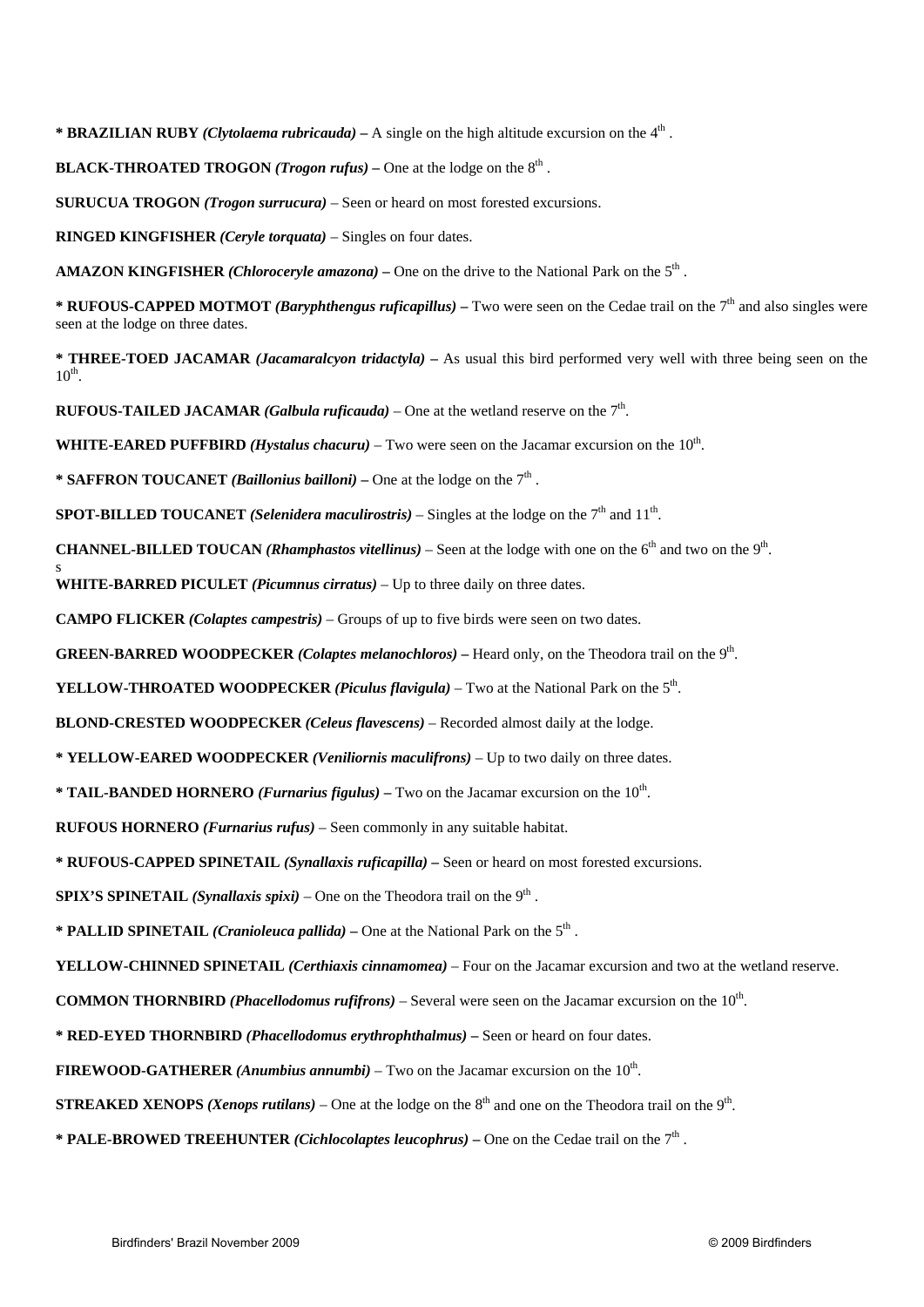**BUFF-FRONTED FOLIAGE-GLEANER** *(Philydor rufus)* – Up to four daily on four dates.

**\* BLACK-CAPPED FOLIAGE-GLEANER** *(Philydor atricapillus)* **–** Two at the National Park on the 5th.

**BUFF-BROWED FOLIAGE-GLEANER** *(Syndactyla rufosuperciliata)* – One at the National Park on the 5th .

**\* WHITE-COLLARED FOLIAGE-GLEANER** *(Anabezenops leucophthalmus) –* Two seen at the Portao Azul and heard at the National Park and on the Jacamar excursion.

**\* WHITE-BROWED FOLIAGE-GLEANER** *(Anabacerthia amaurotis)* **–** Four at the National Park and one on the Cedae trail.

**\* WHITE-EYED FOLIAGE-GLEANER** *(Automolus leucophthalamus) –* One on the Cedae trail on the 7th .

**SHARP-TAILED STREAMCREEPER** *(Lochnias nematura)* – The breeding pair was regularly seen at the lodge.

**TAWNY-THROATED LEAFTOSSER** *(Sclerurus mexicanus) –* Singles on a couple of dates at the lodge.

**\* THRUSH-LIKE WOODCREEPER** *(Dendrocincla turdina)* **–** A single on the Cedae trail on the 7th .

**OLIVACEOUS WOODCREEPER** *(Sittasomus griseicapillus)* – Recorded almost daily in suitable habitat.

**\* WHITE-THROATED WOODCREEPER** *(Xiphocolaptes albicollis)* – Singles on three dates.

**\* LESSER WOODCREEPER** *(Lepidocolaptes fuscus)* **–** Up to five on three dates.

**\* SCALED WOODCREEPER** *(Lepidocolaptes squamatus)* – Singles at the lodge on the 8<sup>th</sup> and on the Jacamar excursion.

**\* BLACK-BILLED SCYTHEBILL** *(Campylorhamphus falcularius)* **–** One on the high-altitude excursion and one at the National Park.

\* **TUFTED ANTSHRIKE** *(Mackenziaena severa)* – One at the Portao Azul on the 6<sup>th</sup>.

**\* LARGE-TAILED ANTSHRIKE** *(Mackenziaena leachii) –* One on the high altitude excursion on the 4th .

**RUFOUS-CAPPED ANTSHRIKE** *(Thamnophilus ruficapillus)* – One on the high altitude excursion on the  $4<sup>th</sup>$ .

**CHESTNUT-BACKED ANTSHRIKE** *(Thamnophilus palliates)* – Three at the wetland reserve on the  $7<sup>th</sup>$ .

**\* SOORETAMA SLATY-ANTSHRIKE** *(Thamnophilus ambiguous)* **–** One at the wetland reserve on the 7th .

**VARIABLE ANTSHRIKE** *(Thamnophilus caerulescens)* – Up to four daily on four dates.

**\* SPOT-BREASTED ANTVIREO** *(Dysithamnus stictothorax) –* Seen or heard on most forested excursions.

**PLAIN ANTVIREO** *(Dysithamnus mentalis) –* Seen or heard on most forested excursions.

**\* RUFOUS-BACKED ANTVIREO** *(Dysithamnus xanthopterus)* **–** Heard on the Theodora trail and one seen on the high altitude excursion.

**\* STAR-THROATED ANTWREN** *(Myrmotherula gularis)* **–** Heard or seen on most days in forested habitat.

**\* UNICOLOURED ANTWREN** *(Myrmotherula unicolor) –* A pair at the National Park on the 5th .

**WHITE-FLANKED ANTWREN** *(Myrmotherula axillaries)* – A single at the wetland reserve on the  $7<sup>th</sup>$ .

**\* FERRUGINOUS ANTBIRD** *(Drymophila ferruginea)* – A single at the lodge on the  $8<sup>th</sup>$ .

**\* BERTONI'S ANTBIRD** *(Drymophila rubricollis) –* Seen or heard on three dates.

**\* RUFOUS-TAILED ANTBIRD** *(Drymophila genei)* – Three on the high altitude excursion on the  $4<sup>th</sup>$ .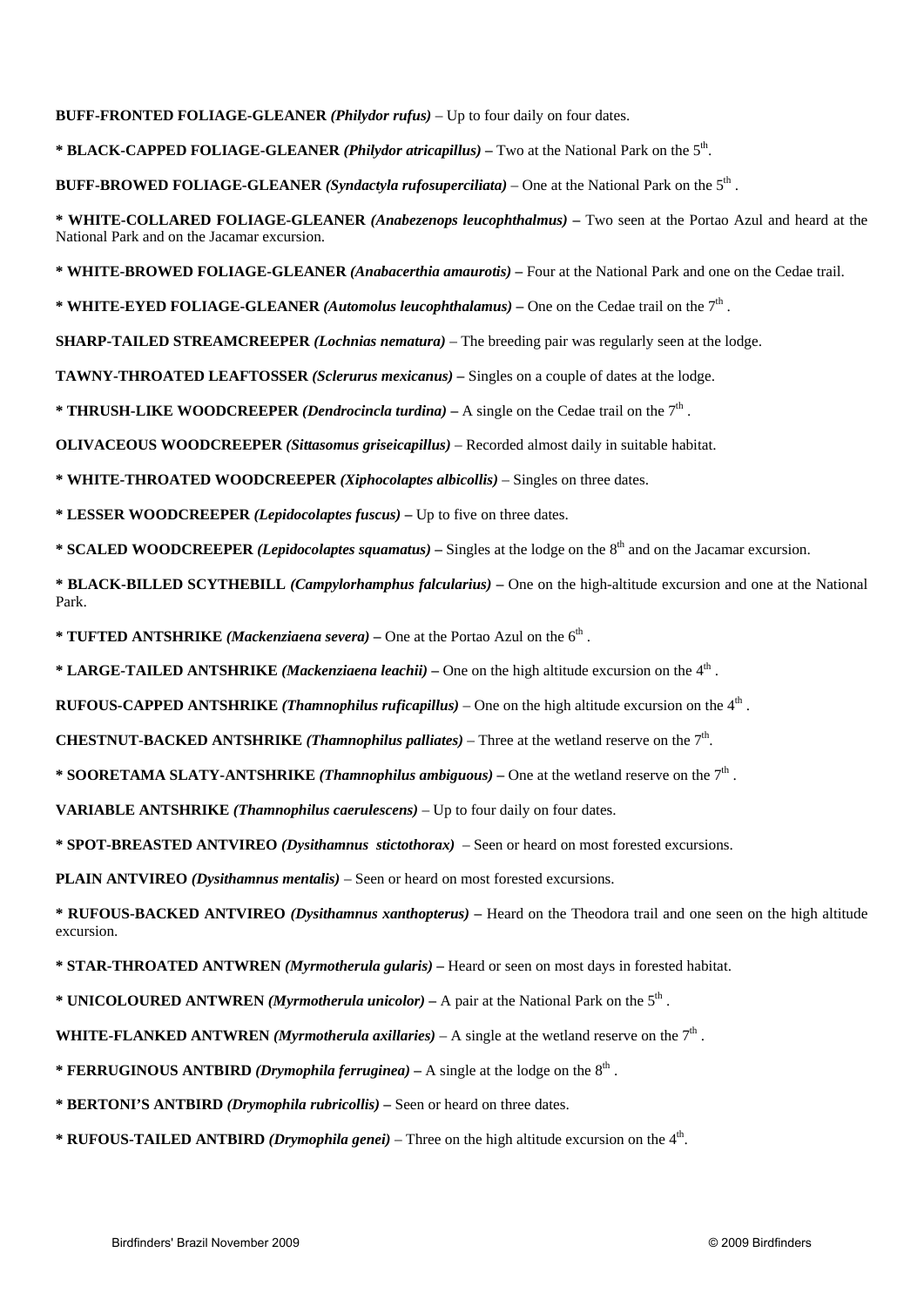\* **DUSKY-TAILED ANTBIRD** *(Drymophila malura)* – One at the Portao Azul on the 27<sup>th</sup>.

**\* SCALED ANTBIRD** *(Drymophila squamata)* – Singles at the lodge on the  $8<sup>th</sup>$  and  $11<sup>th</sup>$ .

**\* STREAK-CAPPED ANTWREN** *(Terenura maculata)* **–** Seen or heard on most forested excursions.

**\* WHITE-SHOULDERED FIRE-EYE** *(Pyriglena leucoptera) –* Seen or heard on most forested excursions.

**\* BRAZILIAN ANTTHRUSH** *(Chamaeza ruficauda)* **–** Heard on several dates and one was seen at the National Park on the 5th.

\* **RUFOUS GNATEATER** *(Conopophaga lineate)* – One at the National park on the 5<sup>th</sup> and one at the lodge on the  $8<sup>th</sup>$ .

**\*BLACK-CHEEKED GNATEATER** *(Conopophaga melanops)* **–** Three at the lodge on the 8th.

**\* SERRA DO MAR TAPACULO** *(Scytalopus notorious)* **–** One on the high altitude excursion on the 4th .

**SHIRKE-LIKE COTINGA** *(Laniisoma elegans)* – Heard only, on the Theodora trail on the 9<sup>th</sup>.

**SWALLOW-TAILED COTINGA** *(Phibalura flavirostris)* – Five on the high altitude excursion on the  $4<sup>th</sup>$ .

**\* BLACK-AND-GOLD COTINGA** *(Tijuca atra)* **–** Heard on several dates and one was seen on the high altitude excursion on the  $4<sup>th</sup>$ 

\***HOODED BERRYEATER** *(Carpornis cucullatus)* – Two at the National park on the  $5<sup>th</sup>$ .

**\*BARE-THROATED BELLBIRD** *(Procnias nudicollis)* **–** At least five were seen on the Macae de Cima trail on the 9th.

**WHITE-BEARDED MANAKIN** *(Manacus manacus)* – Four at the wetland reserve and one at Portao Azul.

**\*BLUE MANAKIN** *(Chiroxiphia caudata)* **–** Recorded on all trips into the forest, giving very pleasing views on several occasions.

**\*PIN-TAILED MANAKIN** *(Ilicuramilitaris)* – Two at the lodge on the  $8<sup>th</sup>$ .

**\*SERRA TYRANT-MANAKIN** *(Neopelma chrysolophum)* **–** Heard on three dates and one flew over the group in response to playback at Portao Azul but could not be relocated.

**WHITE-CRESTED TYRANNULET** *(Serpophaga subcristata) –* One on the Theodora trail on the 9th .

**SOUTHERN BEARDLESS-TYRANNULET** *(Camptostoma obsoletum)* – Two on the high altitude excursion on the 4th.

**YELLOW TYRANNULET** *(Capsiempis flaveola)* – Two on the Jacamar excursion on the  $10<sup>th</sup>$ .

**OLIVACEOUS ELAENIA** *(Elaenia obscura)* – Two on the high altitude excursion on the  $4<sup>th</sup>$ .

**YELLOW-BELLIED ELAENIA** *(Elaenia flavogaster)* – One on the high altitude and three on the Jacamar excursions.

**OCHRE-BELLIED FLYCATCHER** *(Mionectes oleaginous) –* Three at the lodge on the 8th.

\* **GREY-HOODED FLYCATCHER** *(Mionectes rufiventris)* – One at the lodge on the 8<sup>th</sup>.

**SEPIA-CAPPED FLYCATCHER** *(Leptopogon amaurocephalus)* – Up to four daily on four dates.

**MOTTLE-CHEEKED TYRANNULET** *(Phylloscartes ventralis)* – Up to two daily on three dates.

**\* SERRA DO MAR TYRANNULET** *(Phylloscartes difficilis)* – One on the high altitude excursion on the 4th .

**PLANALTO TYRANNULET** *(Phyllomyias fasciatus)* – Heard on the high altitude excursion and two at Portao Azul on the 6<sup>th</sup>.

**\*GREY-CAPPED TYRANNULET** *(Phyllomyias griseocapilla)* **–** Singles on the high altitude and Macae de Cima excursions.

**RHOUGH-LEGGED TYRANNULET** *(Phyllomyias burmeisteri)* **– One on the high altitude excursion on the 4<sup>th</sup>.**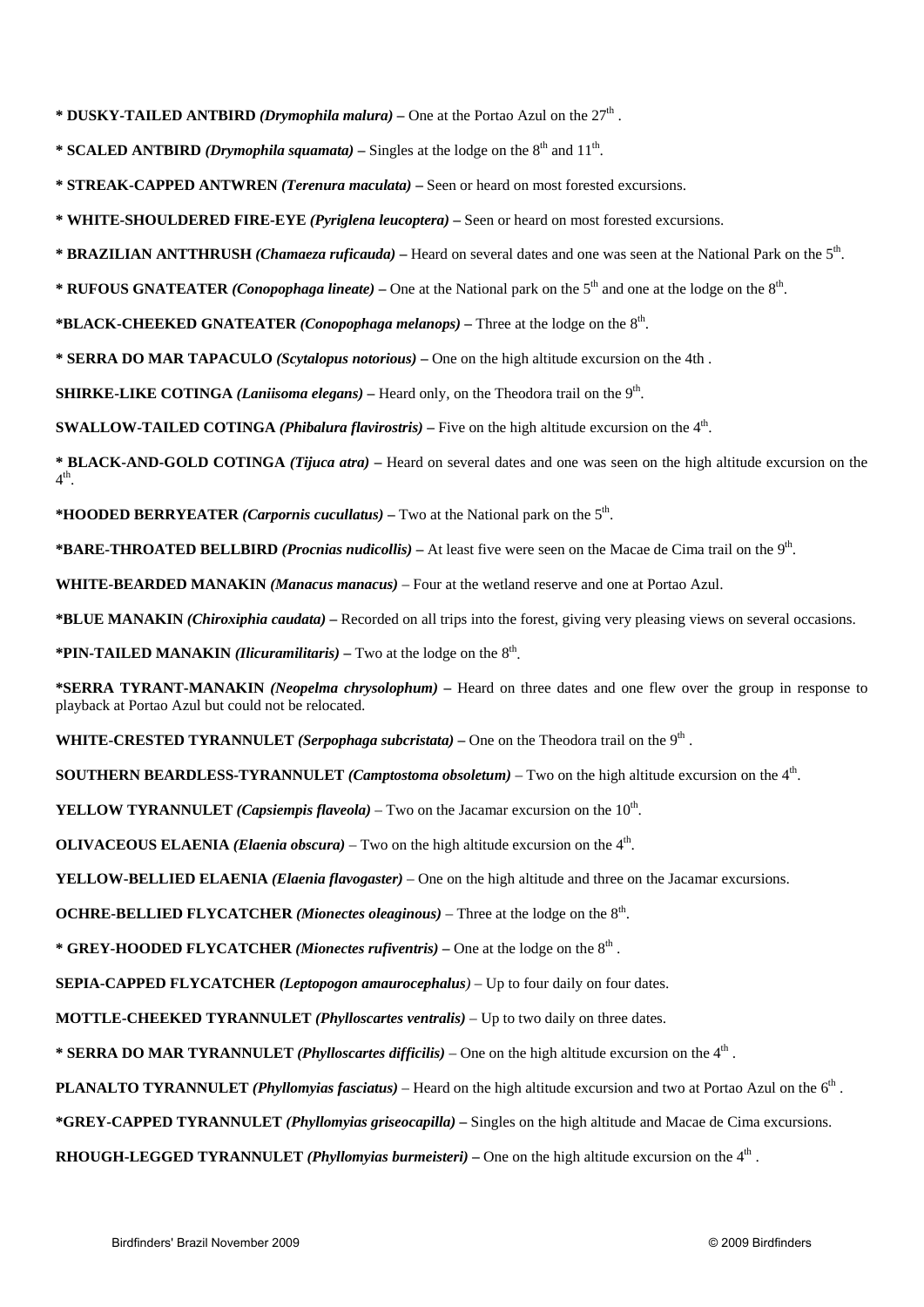**\*EYE-RINGED TODY-TYRANT (***Hemitriccus orbitatus***) –** One at the lodge on the 8th .

**\* DRAB-BREASTED BAMBOO-TYRANT** *(Hemitriccus diops) –* One at the National Park on the 5th .

**OCHRE-FACED TODY-FLYCATCHER** *(Todirostrum plumbeiceps)* – Seen or heard on most excursions.

**\* YELLOW-LORED TODY-FLYCATCHER** *(Todirostrum poliocephalum)* **–** Seen or heard on most forested excursions

**COMMON TODY-FLYCATCHER** *(Todirostrum cinereum)* – A single on the Jacamar excursion on the  $10<sup>th</sup>$ .

**YELLOW-OLIVE FLYCATCHER** *(Tolmomyias sulphurescens)* – One of the commonest flycatchers being seen or heard almost daily.

**WHITE-THROATED SPADEBILL** *(Platyrinchus mystaceus)* – Two on the Theodora trail on the 9th.

**BRAN-COLORED FLYCATCHER** *(Myiophobus fasciatus) –* Singles on three dates.

**CLIFF FLYCATCHER** *(Hirundinea ferruginea*) – One on the Jacamar excursion on the  $10<sup>th</sup>$ .

**EULER'S FLYCATCHER** *(Lathrotriccus euleri)* – Two at the National Park and one at Portao Azul.

**WHISKERED FLYCATCHER** *(Myiobius barbatus)* – One at the National Park on the  $5<sup>th</sup>$ .

**CRESTED BLACK-TYRANT** *(Knipolegus lophotes)* – Four on the Jacamar excursion on the  $10<sup>th</sup>$ .

**BLUE-BILLED BLACK-TYRANT** *(Knipolegus cyanirostris)* – One on the Portao Azul excursion on the 6th .

**MASKED WATER-TYRANT** *(Fluvicola nengeta)* – Recorded daily at the lodge and on several of the excursions.

**WHITE-HEADED MARSH-TYRANT** *(Arundicola leucocephala)* – One at the wetland reserve and one on the Jacamar excursion.

**STREAMER-TAILED TYRANT** *(Gubernetes yetapa)* – Six were seen on the Jacamar excursion on the 10<sup>th</sup>.

**LONG-TAILED TYRANT** *(Colonia colonus)* – Singles on three dates.

**YELLOW-BROWED TYRANT** *(Satrapa icterophrys)* – One on the Jacamar excursion on the  $10^{th}$ .

**CATTLE TYRANT** *(Machetornis rixosus)* – Seen commonly in any suitable habitat.

**\* SHEAR-TAILED GREY-TYRANT** *(Muscipipra vetula)* – One on the Macae de Cima excursion on the 9th .

**\* GREY-HOODED ATTILA** *(Attila rufus) –* Recorded almost daily at the lodge and on several of the excursions.

**GREAT KISKADEE** *(Pitangus sulphuratus)* – Recorded daily from any suitable habitat.

**BOAT-BILLED FLYCATCHER** *(Megarhyncus pitangua)* – Recorded almost daily from any suitable habitat.

**SOCIAL FLYCATCHER** *(Myiozetetes similis)* – Recorded almost daily from any suitable habitat.

**STREAKED FLYCATCHER** *(Myiodynastes maculates)* – Recorded almost daily at the lodge and on several of the excursions.

**VARIEGATED FLYCATCHER** *(Empidonomus varius)* – Recorded almost daily from any suitable habitat.

**SWAINSON'S FLYCATCHER** *(Myiarchus swainsoni)* – Three on the high altitude excursion on the 4th.

**SHORT-CRESTED FLYCATCHER** *(Myiarchus ferox)* – Two on the Jacamar excursion on the  $10<sup>th</sup>$ .

**FORK-TAILED FLYCATCHER** *(Tyrannus savana) –* Seen commonly in any suitable habitat.

**TROPICAL KINGBIRD** *(Tyrannus melancholicus)* – Recorded almost daily from any suitable habitat.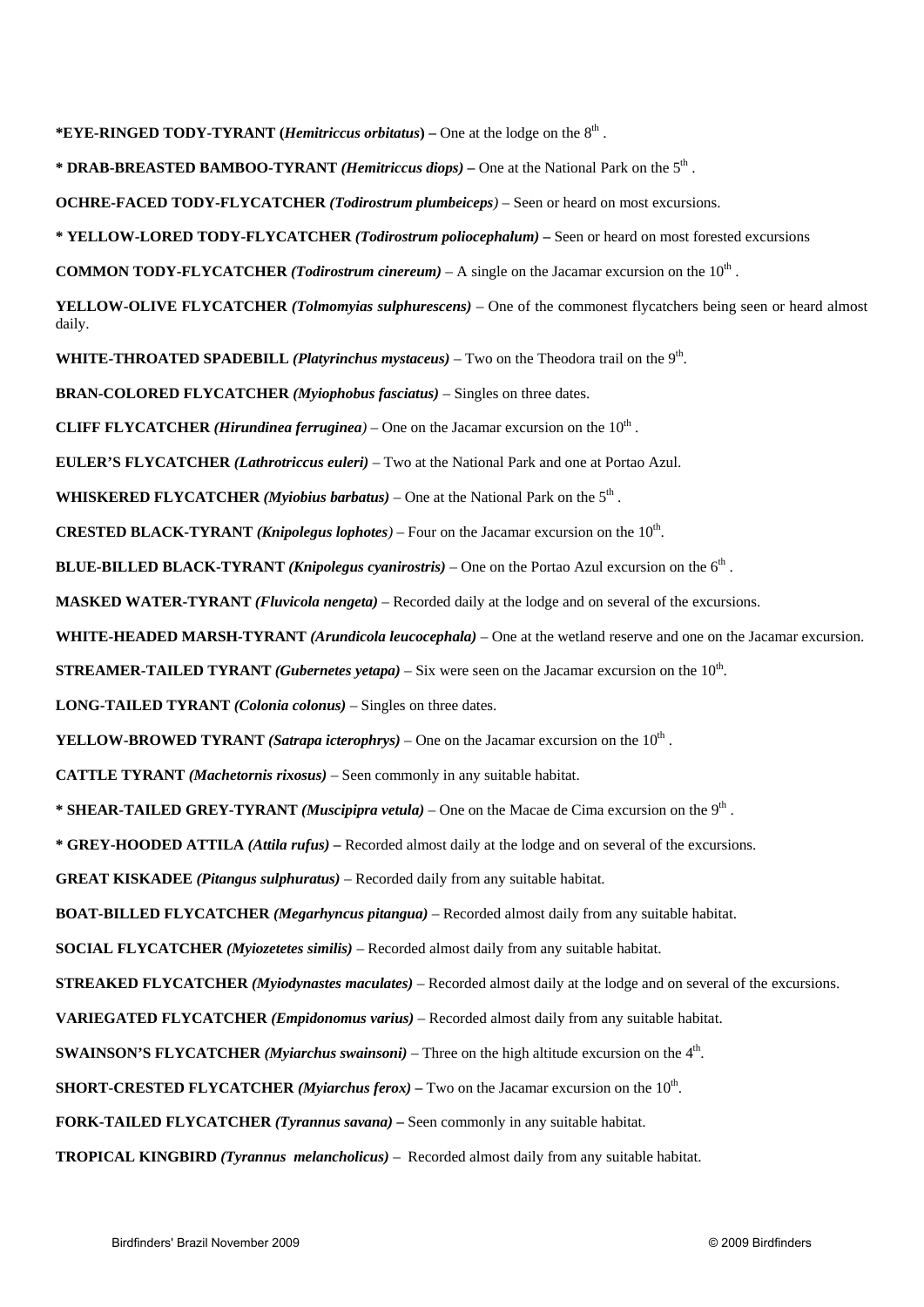**\* GREENISH SCHIFFORNIS** *(Schiffornis virescens)* **–** Heard only, on the Theodora trail on the 9th.

**GREEN-BACKED BECARD** *(Pachyramphus viridis)* – One on the Jacamar excursion on the  $10^{th}$ .

**CHESTNUT-CROWNED BECARD** *(Pachyramphus castaneus)* – Up to three daily on three dates.

**WHITE-WINGED BECARD** *(Pachyramphus polychopterus)* – Heard at the National Park and one was seen on the high altitude excursion.

**CRESTED BECARD** *(Pachyramphus validus)* – Up to two daily on four dates.

**SHARPBILL** *(Oxyruncus cristatus)* – One on the Theodora trail on the  $10^{th}$ .

**GREY-BREASTED MARTIN** *(Progne chalybea) –* At least five in the local town on the 7th.

**BROWN-CHESTED MARTIN** *(Progne tapera) –* Small numbers were seen on the Jacamar excursion on the 10th.

**WHITE-RUMPED SWALLOW** *(Tachycineta leucorrhoa)* – Small numbers were seen on the Jacamar excursion on the 10<sup>th</sup>.

**BLUE-AND-WHITE SWALLOW** *(Pygochelidon cyanoleuca)* – Recorded daily from suitable habitats.

**TAWNY-HEADED SWALLOW** *(Alopochelidon fucata)* – One on the Jacamar excursion on the 10<sup>th</sup> was the only record

**SOUTHERN ROUGH-WINGED SWALLOW** *(Stelgidopteryx ruficollis)* – Recorded almost daily from suitable habitats.

**BLACK-CAPPED DONACOBIUS** *(Donacobius atricapillus)* – Five on the Jacamar excursion.

**\* LONG-BILLED WREN** *(Thryothorus longirostris)* – Two at the wetland reserve on the  $7<sup>th</sup>$ .

**HOUSE WREN** *(Troglodytes aedon)* – Recorded daily from any suitable habitat.

**CHALK-BROWED MOCKINGBIRD** *(Mimus saturninus)* – Common in any open scrubland habitat.

**YELLOW-LEGGED THRUSH** *(Platycichla flavipes)* – At least eight at the National Park and one on the Jacamar excursion.

**RUFOUS-BELLIED THRUSH** *(Turdus rufiventris)* – Recorded daily from any suitable habitat.

**PALE-BREASTED THRUSH** *(Turdus leucomelas)* – Recorded most days at the lodge and on several of the excursions.

**CREAMY-BELLIED THRUSH** *(Turdus amaurochalinus) –* Recorded most days at the lodge and on several of the excursions.

**WHITE-NECKED THRUSH** *(Turdus albicollis)* **–** Heard only, at the National Park on the 5th.

**COMMON WAXBILL** *(Estrilda astrild)* – Small numbers were seen on the Jacamar excursion on the  $10^{th}$ .

**RUFOUS-BROWED PEPPERSHRIKE** *(Cyclarhis gujanensis)* – Recorded almost daily from suitable forest habitat.

**RED-EYED VIREO** *(Vireo olivaceous) –* Recorded most days at the lodge and on several of the excursions.

**RUFOUS-CROWNED GREENLET** *(Hylophilus poecilotis) –* Three on the high altitude and two on the Portao Azul excursions.

**TROPICAL PARULA** *(Parula pitiayumi)* – Heard only, on the Cedae trail on the  $7<sup>th</sup>$ .

**MASKED YELLOWTHROAT** *(Geothylypis aequinoctialis) –* Heard only, on the Theodora and Jacamar excursions.

**GOLDEN-CROWNED WARBLER** *(Basileuterus culicivorus)* – Recorded almost daily from any suitable forested habitat.

**\* WHITE-RIMMED WARBLER** *(Basileuterus leucoblepharus)* **–** Heard on most forested excursions and one was seen on the high altitude excursion on the  $4<sup>th</sup>$ .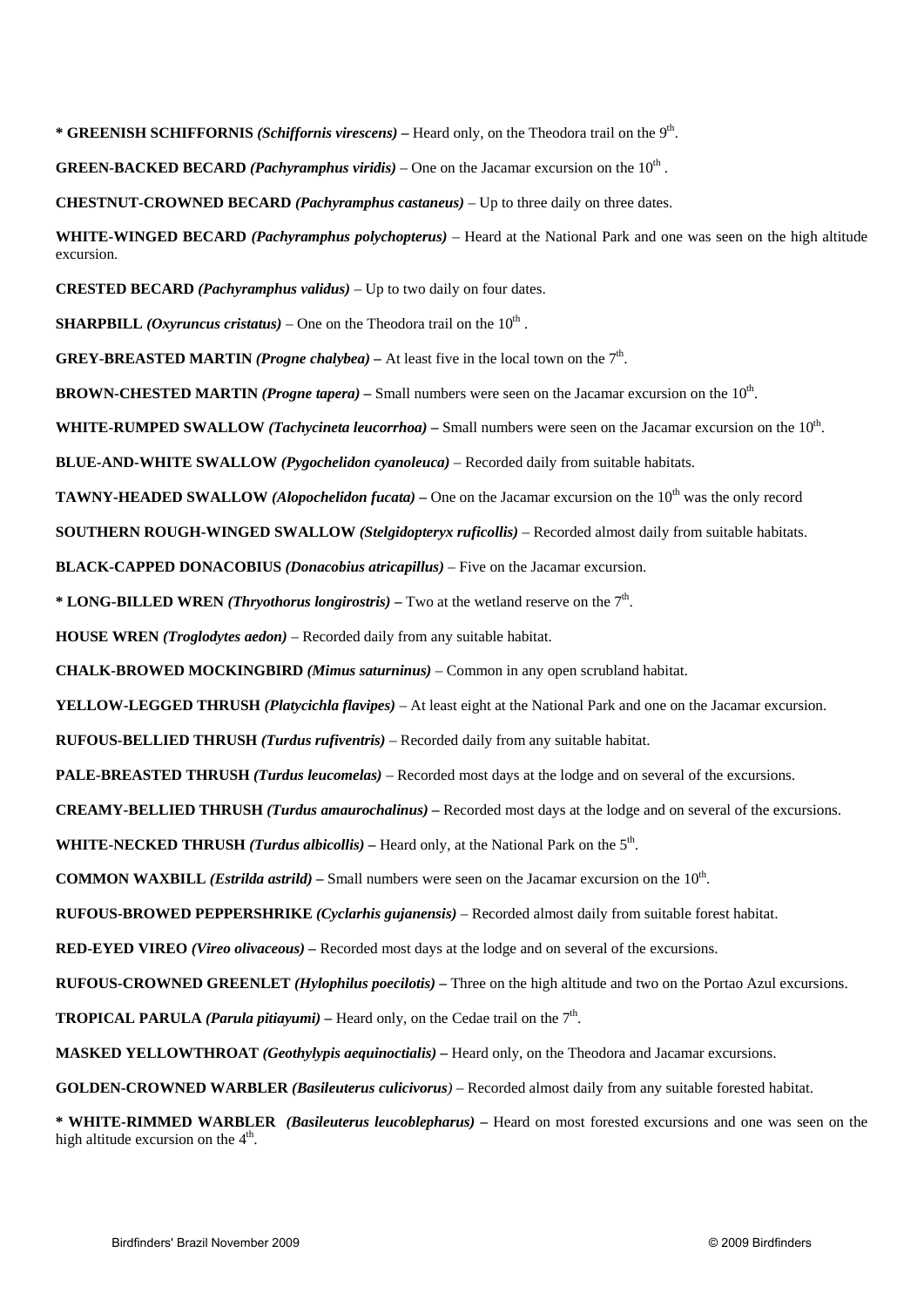**BANANAQUIT** *(Coereba flaveola)* – Recorded daily from many locations.

**CHESTNUT-VENTED CONEBILL** *(Conirostrum speciosum) –* Up to three daily on three dates.

**MAGPIE TANAGER** *(Cissopis leveriana)* – Two at the Portao Azul on the  $6<sup>th</sup>$ .

**CINNAMON TANAGER** *(Schistochlamys ruficapillus)* – Four on the Macae de Cima excursion on the 9th.

**\* OLIVE-GREEN TANAGER** *(Orthogonys chloricterus)* – A flock of eight on the Cedae trail on the 7th .

**FLAME-CRESTED TANAGER** *(Tachyphonus cristatus)* – Two at the National Park on the 5th.

**\* RUBY-CROWNED TANAGER** *(Tachyphonus coronatus) –* Recorded almost daily in the lodge grounds and other locations.

**BLACK-GOGGLED TANAGER** *(Trichothraupis melanops)* – Recorded almost daily in small numbers in suitable forest habitat.

**RED-CROWNED ANT-TANAGER** *(Habia rubica)* – A single at the lodge on the  $6<sup>th</sup>$ .

**\* BRAZILIAN TANAGER** *(Ramphocelus bresilius)* **–** Recorded daily in the grounds of the lodge and various other locations.

**SAYACA TANAGER** *(Thraupis sayaca)* – Recorded daily in the grounds of the lodge and various other locations.

**\* AZURE-SHOULDERED TANAGER** *(Thraupis cyanoptera)* **–** Heard only, on the Theodora trail on the 9th.

**\* GOLDEN-CHEVRONED TANAGER** *(Thraupis ornata) –* Recorded daily from any forested habitat and at the lodge garden.

**PALM TANAGER** *(Thraupis palmarum)* – Recorded daily in the grounds of the lodge and various other locations.

**VIOLACEOUS EUPHONIA** *(Euphonia violacea)* – Commonly recorded on the feeders at the lodge.

**ORANGE-BELLIED EUPHONIA** *(Euphonia. xanthogaster)* – Commonly recorded on the feeders at the lodge.

**\* CHESTNUT-BELLIED EUPHONIA** *(Euphonia pectoralis)* **–** Commonly recorded on the feeders at the lodge.

**\* GREEN-HEADED TANAGER** *(Tangara seledon) –* Recorded everyday from the feeders by the lodge and in suitable lowland forest habitats.

**\* RED-NECKED TANAGER** *(Tangara cyanocephala)* **–** Recorded regularly within the grounds of the lodge and in suitable lowland forest habitats.

**\* BRASSY-BREASTED TANAGER** *(Tangara desmaresti)* **–** Up to twenty daily on four dates.

**\* GILT-EDGED TANAGER** *(Tangara cyanoventris) –* Three at the Portao Azul and one on the Jacamar excursion.

**BURNISHED-BUFF TANAGER** *(Tangara cayana)* – Recorded almost daily on the feeders by the lodge and from suitable forested habitat.

**DIADEMED TANAGER** *(Stephanophorus diadematus)* – Fifteen on the high altitude excursion on the 4th.

**BLUE DACNIS** *(Dacnis cayana)* – Recorded daily in small numbers.

**GREEN HONEYCREEPER** *(Chlorophanes spiza)* – A pair at the lodge on several dates.

**SWALLOW TANAGER** *(Tersina viridis)* – One on the Jacamar excursion on the  $10<sup>th</sup>$ .

**BLUE-BLACK GRASSQUIT** *(Volatinia jacarina)* – Recorded in small numbers on the Jacamar excursion on the 10<sup>th</sup>.

**DOUBLE-COLLARED SEEDEATER** *(Sporophila caerulescens)* – Recorded in small numbers from suitable farmland habitats.

**WEDGE-TAILED GRASSFINCH** *(Emberizoides herbicola)* – One on the Jacamar excursion on the  $10<sup>th</sup>$ .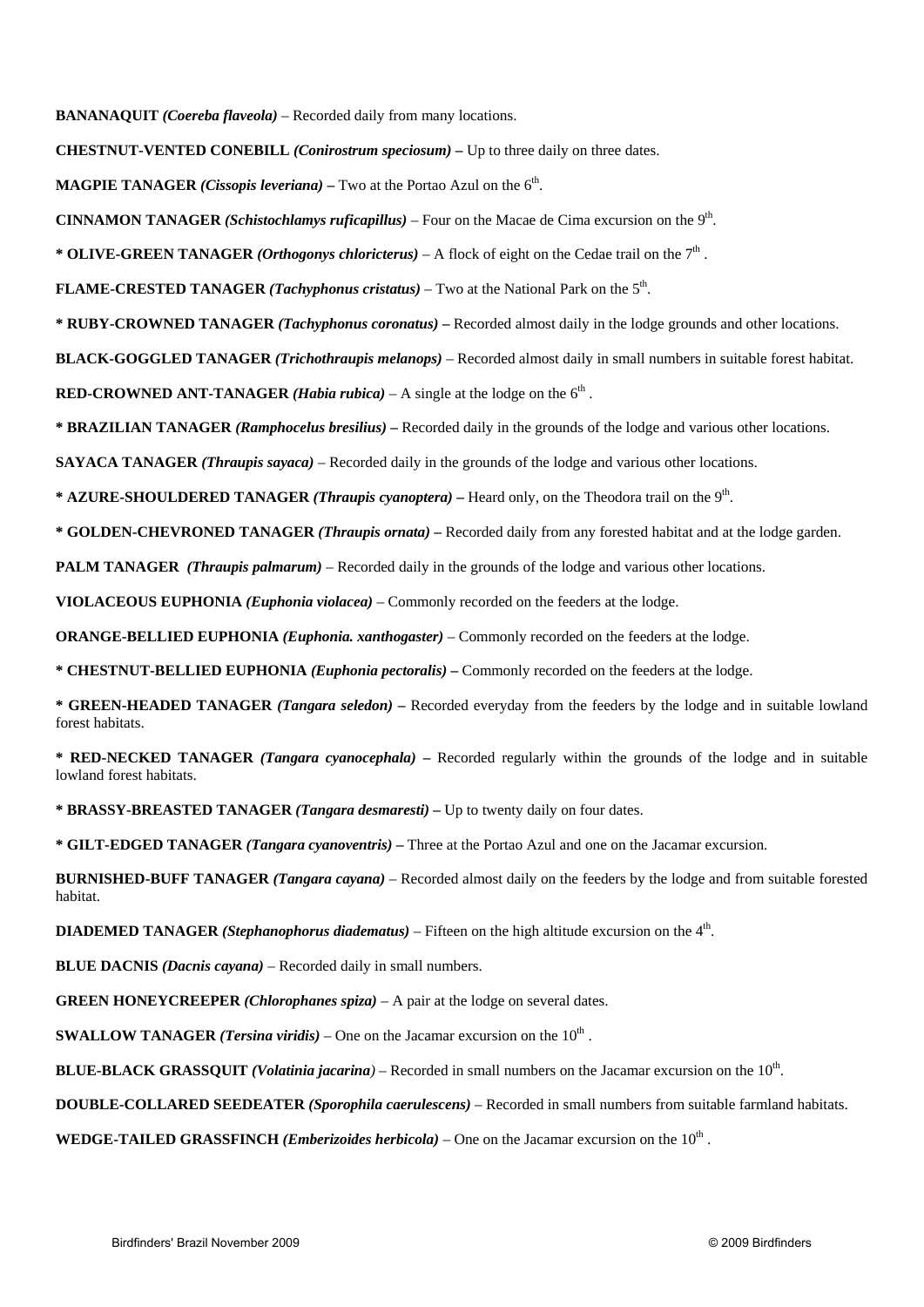**SAFFRON FINCH** *(Sicalis flaveola)* – Recorded daily from any suitable habitat.

**\* BAY-CHESTED WARBLING-FINCH** *(Poospiza thoracica) –* Three on the high altitude excursion on the 4th.

**\* HALF-COLLARED SPARROW** *(Arremon semitorquatus)* **–** One on the Jacamar excursion on the 10th .

**GRASSLAND SPARROW** *(Ammodramus humeralis)* – One on the Jacamar excursion on the  $10<sup>th</sup>$ .

**RUFOUS-COLLARED SPARROW** *(Zonotrichia capensis)* – Small numbers were recorded on several dates.

**BUFF-THROATED SALTATOR** *(Saltator maximus)* – Heard only, at the National Park on the 5th.

**\* THICK-BILLED SALTATOR** *(Saltator maxillosus) –* Two on the high altitude excursion on the 4th.

**GREEN-WINGED SALTATOR** *(Saltator similis)* – Singles on three dates.

**\* BLACK-THROATED GROSBEAK** *(Pitylus fuliginosus)* **–** One on the Cedae trail on the 7th .

**YELLOW-GREEN GROSBEAK** *(Caryothraustes canadensis)* – Four at the National Park on the 5th.

**ULTRAMARINE GROSBEAK** *(Cyanocompsa brissonii)* – One on the Jacamar excursion on the  $10<sup>th</sup>$ .

**WHITE-BROWED BLACKBIRD** *(Sturnella superciliaris)* – One on the Jacamar excursion and two on the drive to the wetland reserve.

**CHESTNUT-CAPPED BLACKBIRD** *(Agelaius ruficapillus)* – Small numbers at the wetland reserve and on the Jacamar excursion.

**GIANT COWBIRD** *(Molothrus oryzivora)* – Small numbers were seen on the Macae de Cima and Jacamar excursions.

**SHINY COWBIRD** *(Molothrus bonariensis)* – Small numbers were recorded on several dates from a variety of habitats.

**CHOPI BLACKBIRD** *(Gnorimopsar chopi)* – Two on the Jacamar excursion on the  $10<sup>th</sup>$ .

**CRESTED OROPENDOLA** *(Psarocolius decumanus)* – Up to ten daily on three dates.

**RED-RUMPED CACIQUE** *(Cacicus haemorrhous)* – Eight at the wetland reserve on the  $7<sup>th</sup>$ .

**HOODED SISKIN** *(Carduelis magellanica)* – Recorded in small numbers on both the high altitude and Jacamar excursions.

**HOUSE SPARROW** *(Passer domesticus)* – Some were seen.

Appendix 1 Other wildlife noted.

This list was compiled by Roger Terrell

#### **Mammals;**

**GOLDEN-LION TAMARIN** *(Leontopithecus rosalia) –* A fantastic first record for the lodge grounds!

#### **BUFFY TUFTED-EARED MARMOSET** *(Callithrix jacchus aurita)*

**GUIANAN SQUIRREL** *(Sciurus aestuaningrami)* 

#### **ORANGE-SPINED HAIRY DWARF PORCUPINE** *(Coendou spinosus)*